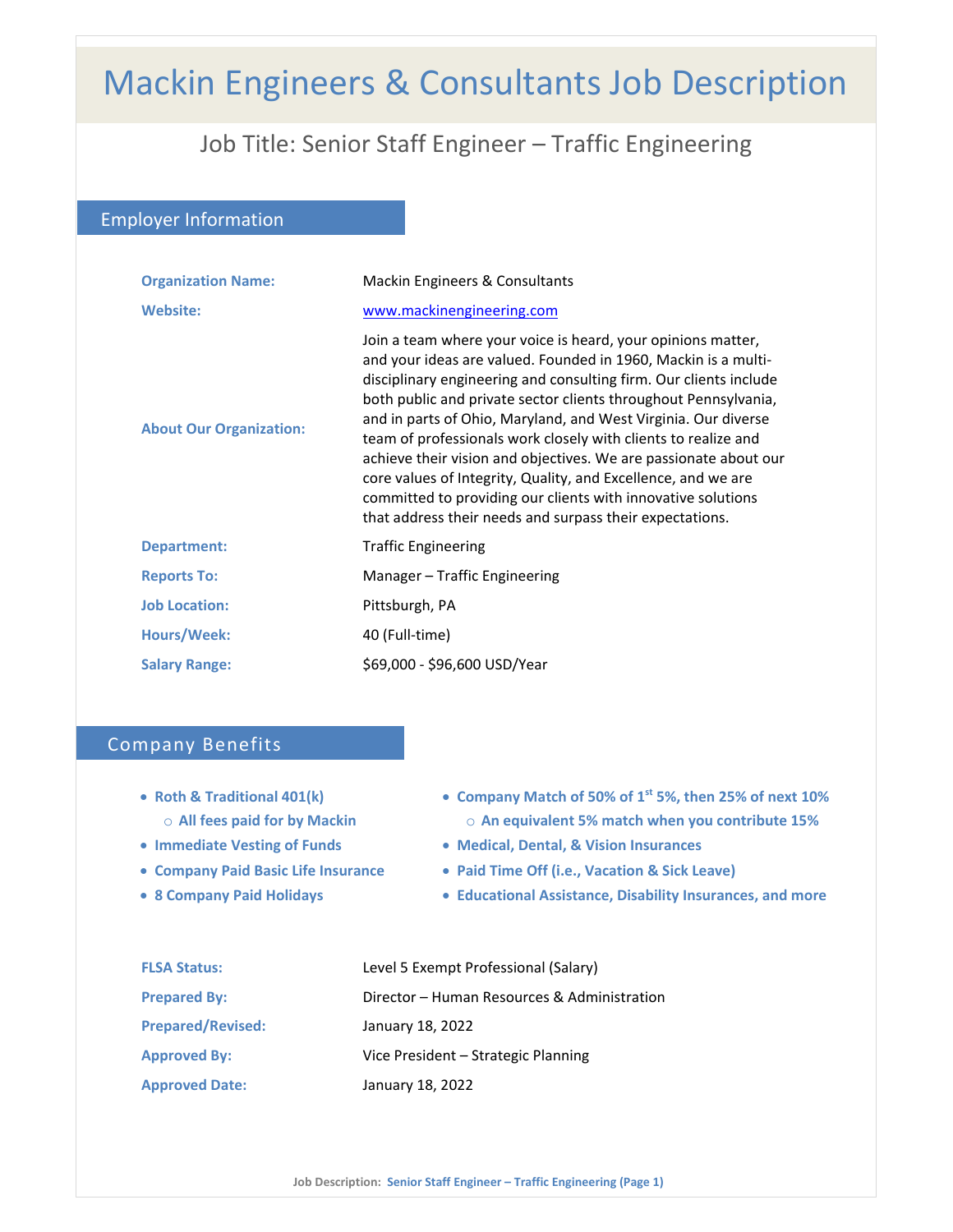### Position Summary

This position is responsible for providing traffic engineering services and support for projects by performing the following duties, either personally or through subordinates.

## Essential Duties & Responsibilities

#### **Essential Duties**

- Provide traffic engineering support in response to department needs, including but not limited to, traffic signal design, roadway lighting design, signing and pavement marking plans, development of permanent and temporary traffic control plans, traffic operations and capacity analysis, traffic impact studies, traffic forecasting and modelling, safety studies, transportation planning studies, and highway occupancy permits
- Lead the development of reports, calculations, and drawings for projects
- Utilize various design software/tools for traffic analysis for a variety of conditions
- Demonstrate understanding and knowledge of industry codes, standards, and computer-assisted engineering and design software and equipment to prepare engineering and design documents
- Review work, train, and mentor less experienced engineers and designers
- Conduct field views to determine location of utilities, measure percent of grades, observe speed limits, and other critical design factors
- Assist with statements of interest, technical proposals, and price proposals as needed
- Conduct ATR and manual traffic counts in the field
- Ability to work with advanced analysis and systems
- Adhere to project schedules and budgets and keep PMs aware of issues
- Ability/knowledge to check the work of other designers and senior engineers; oversight of less experienced team members (where applicable)
- Ability to accept assignments of increased complexity
- Communicate effectively at a high level with engineers and non-engineers
- Ability to express both technical and non-technical issues and ideas clearly
- Demonstrate time management and staying on budget
- Coordinate and complete field inspections, as needed
- Maintain billability percentage set by supervisor/leadership
- Supports internal departments with traffic engineering services required to execute projects

#### **Non‐Essential Duties**

- Participate in professional engineering society conferences
- Contribute and serve on an engineering committee and/or subcommittee
- Participate in research and development opportunities and projects
- Advise management of new developments which may affect profit, schedule, costs, client relations, and/or inter‐departmental relations
- Contribute to the overall success of Mackin by supporting internal departments, providing exemplary service to clients, and striving to meet on‐going initiatives to grow and develop the company
- Duties, responsibilities, and activities may change or be assigned at any time with or without notice

## Supervisory Responsibilities

Supervisory Responsibilities: N/A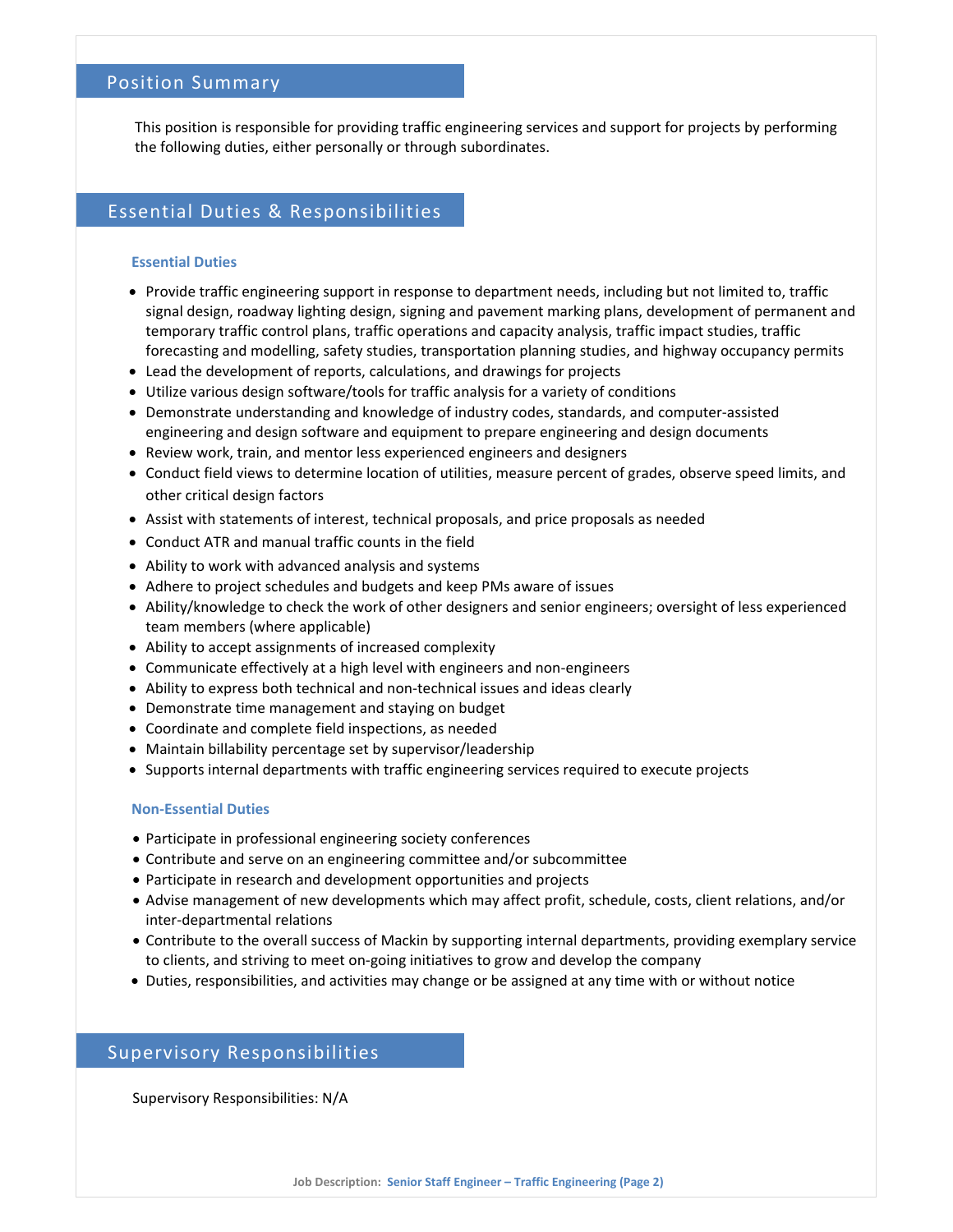## System or Specialized Knowledge

#### **To perform this job successfully, an individual MIGHT have knowledge of:**

- AutoCAD/MicroStation (preferred, not required)
- SimTraffic
- Highway Capacity Software (HCS)
- Manual on Uniform Traffic Control Devices (MUTCD)
- PennDOT Design Manuals and Publications
- Deltek Ajera
- Microsoft Office Word, Excel, Outlook, and Teams
- Computers, Printers, and Electronics

## Education and/or Experience

#### **Preferred Qualifications**

| <b>Years of Experience:</b>           | Minimum of 10+ years experience in the engineering<br>field or equivalent combination of education and<br>experience                                                               |
|---------------------------------------|------------------------------------------------------------------------------------------------------------------------------------------------------------------------------------|
| Education:                            | BA or BS Degree required                                                                                                                                                           |
| <b>Degree or Formal Training:</b>     | Civil Engineering or a related discipline                                                                                                                                          |
| License, Certificate or Registration: | PE in Pennsylvania or the ability to get one is required<br>(Ohio, Maryland, and West Virginia are a plus); PTOE,<br>PTP and PMP certifications are not required but are a<br>plus |

## Work Demands/Conditions

#### **Physical Demands**

The physical demands described here are representative of those that must be met by an employee to successfully perform the essential functions of this job. Reasonable accommodations may be made to enable individuals with disabilities to perform the essential functions. While performing the duties of this job, the employee is regularly required to use hands to finger, handle, or feel; and talk or hear. The employee is frequently required to stand, walk, sit, and reach with hands and arms. The employee is occasionally required to stoop, kneel, crouch, crawl, taste, and/or smell. The employee must occasionally lift and/or move up to 50 pounds. Specific vision abilities required by this job include close vision, distance vision, color vision, peripheral vision, depth perception, and ability to adjust focus.

#### **Working Conditions**

This position normally works first shift, however, may frequently require the ability and availability to work extra hours in the evenings associated with the demands of our business. Some travel may be required.

#### **Work Environment**

The work environment characteristics described here are representative of those an employee encounters while performing the essential functions of this job. Reasonable accommodations may be made to enable